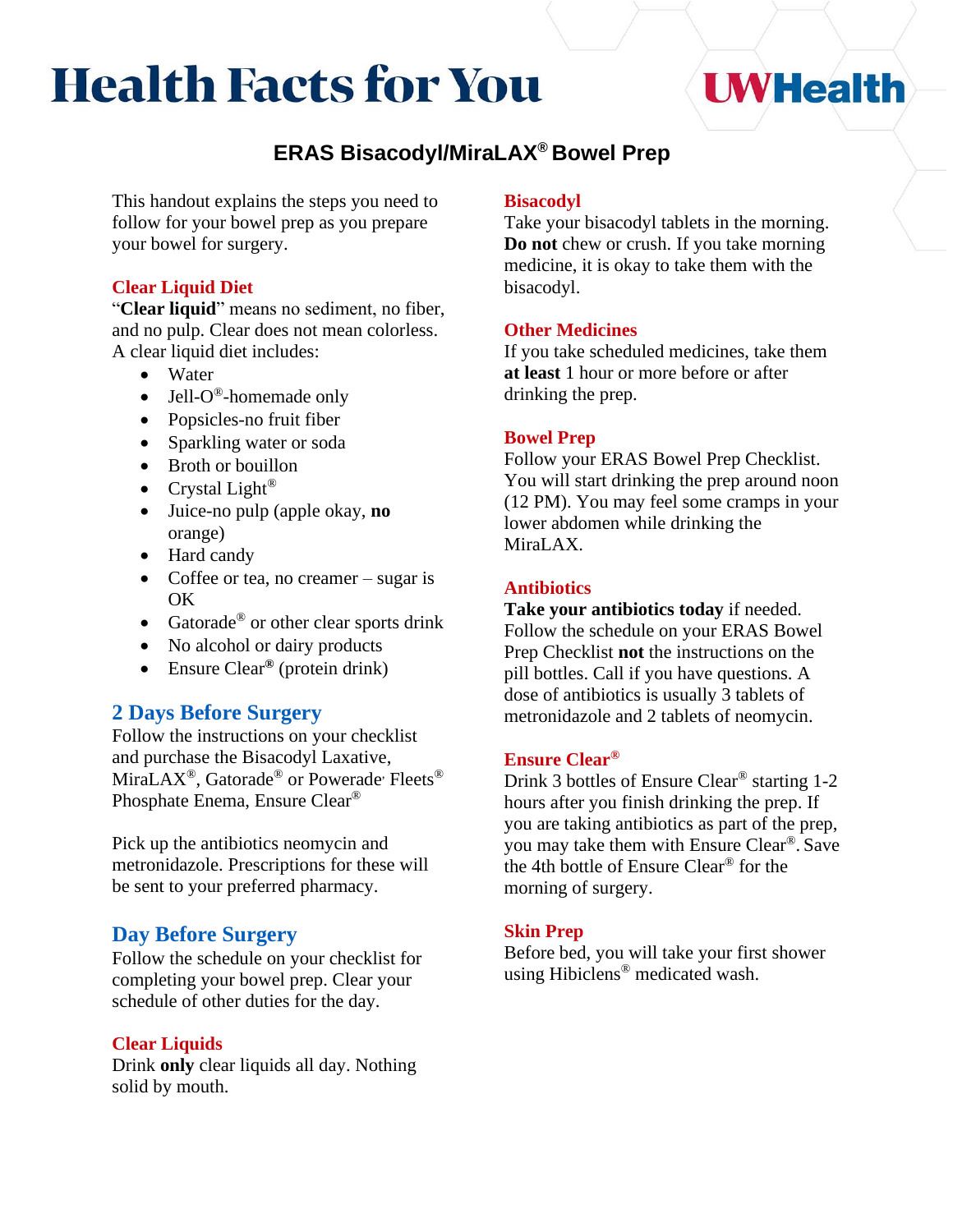#### **The Morning of Surgery**

Follow the schedule on your ERAS Bowel Prep Checklist and follow the details the nurse from First Day Surgery gave you. If you can have clear liquids until 2 hours before the surgery, refer to the **clear liquids**  list.

#### **Medicines**

Take approved medicines.

#### **Ensure Clear®**

Drink the 4th bottle of Ensure Clear® (10 oz.) 4 hours before surgery.

#### **Fleets® Enema**

Give yourself a Fleets ® enema at least one hour before you leave for the hospital.

#### **Skin Prep**

Take shower #2 using Hibiclens® medicated wash.

#### **When to Call**

Please call if you have:

- Questions about your prep instructions
- Steady stomach pain
- Light-headedness or dizziness
- No bowel movements
- Problems drinking the prep

#### **Who to Call**

Digestive Health Center **608-242-2800 or 1**-**855-342-9900**

**After hours, holidays and weekends** ask for the doctor on call.

Your health care team may have given you this information as part of your care. If so, please use it and call if you have any questions. If this information was not given to you as part of your care, please check with your doctor. This is not medical advice. This is not to be used for diagnosis or treatment of any medical condition. Because each person's health needs are different, you should talk with your doctor or others on your health care team when using this information. If you have an emergency, please call 911. Copyright © 1/2022. University of Wisconsin Hospitals and Clinics Authority. All rights reserved. Produced by the Department of Nursing. HF#7556